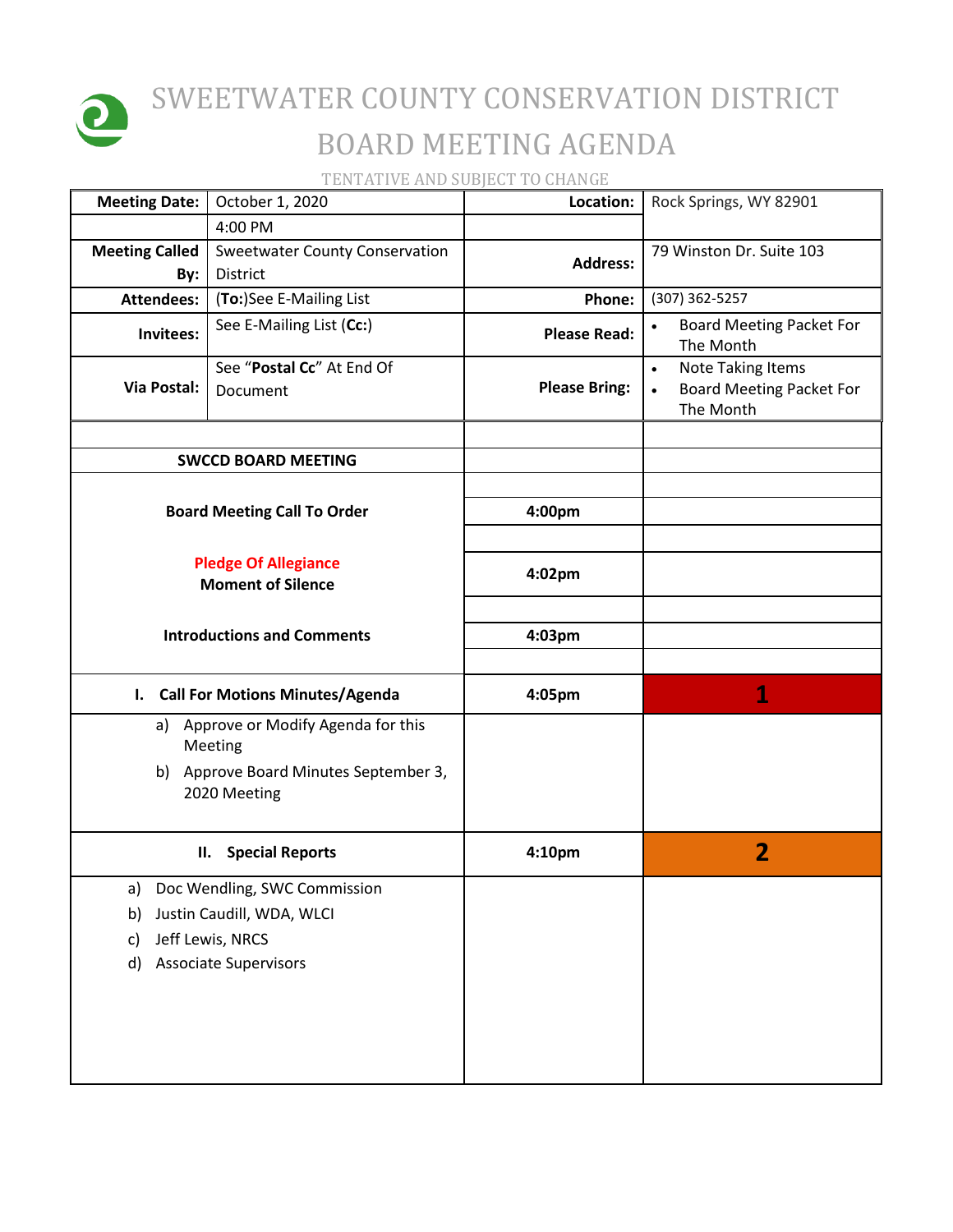|    | <b>Unfinished Business</b><br>III.                 | 4:30 <sub>pm</sub> | 3 |
|----|----------------------------------------------------|--------------------|---|
| a) | <b>Bitter Killpecker Creek Updates and Actions</b> |                    |   |
|    | Drop Structure Maintenance<br>a)                   |                    |   |
| b) | Killpecker Creek Assessment                        |                    |   |
| C) | Long Range Plan LRUPP - Draft review               |                    |   |
| d) | Watershed Based Plan due 12-31-2020                |                    |   |
| e) | WWDO - Notice to Proceed - Smith                   |                    |   |
| f) | WACD Annual Convention - November 16-18            |                    |   |
|    | <b>New Business</b><br>IV.                         | 5:00pm             | 4 |
| a) | Pre-Decisional: CLG Comments Re:                   |                    |   |
| b) | City of Green River - Letter of Support            |                    |   |
| C) | TU - Trees for bank stabilization - support        |                    |   |
|    | <b>Supervisors Report</b><br>V.                    | 5:15pm             | 5 |
| a) | Mary Thoman                                        |                    |   |
| b) | <b>Tom Burris</b>                                  |                    |   |
| C) | Jean Dickinson                                     |                    |   |
| d) | Stephanie Anderson                                 |                    |   |
| e) | Joshua Coursey                                     |                    |   |

| VI. Staff Reports                                   | 5:40pm | 6 |
|-----------------------------------------------------|--------|---|
| Karen Pecheny<br>a)                                 |        |   |
| <b>VII.</b> Financial Reports                       | 5:50pm |   |
| Treasurer's Report - Pay bills as presented<br>a)   |        |   |
| <b>Accept Treasurer's Report</b><br>b)              |        |   |
| Reconcilliation Report - April, May June 2020<br>C) |        |   |
| Audit F-32 Report - Submitted to State<br>d)        |        |   |
| <b>VIII.</b> Public Comments                        | 6:05pm | 8 |
| a)                                                  |        |   |
| <b>Information and Education</b><br>IX.             | 6:10pm | q |
| Articles of Interest<br>a)                          |        |   |
| WNRF Fundraiser - \$25 each<br>b)                   |        |   |